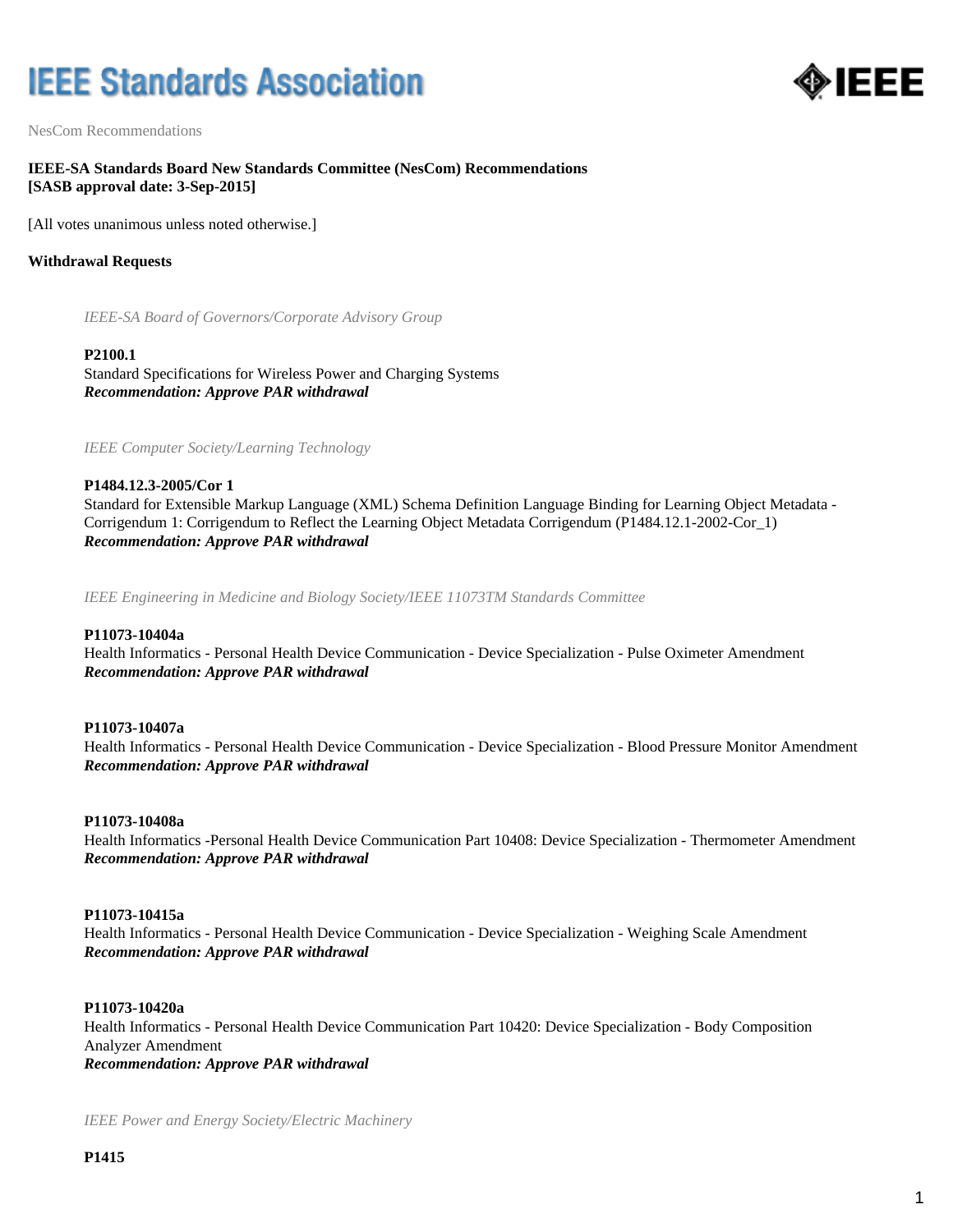## Guide for Induction Machinery Maintenance Testing and Failure Analysis *Recommendation: Approve PAR withdrawal*

*IEEE-SASB Coordinating Committees/SCC20 - Test and Diagnosis for Electronic Systems*

## **P1877**

Standard for Test Orchestration Interface (TOIF) for Orchestrating Resources, Observations, and Information via Web Services

*Recommendation: Approve PAR withdrawal*

## **Modified PARs**

*IEEE-SA Board of Governors/Corporate Advisory Group*

## **P2404**

Standard for Power Plant De-Nitrogen Oxide (DeNOx) Plate-Type Catalyst *Recommendation: Approve modified PAR*

## **P2413**

Standard for an Architectural Framework for the Internet of Things (IoT) *Recommendation: Approve modified PAR*

*IEEE Computer Society/LAN/MAN Standards Committee*

#### **P802.3bq**

Standard for Ethernet Amendment: Physical Layer and Management Parameters for 25 Gb/s and 40 Gb/s Operation, Types 25GBASE-T and 40GBASE-T *Recommendation: Approve modified PAR*

**P802.15.9** Recommended Practice for Transport of Key Management Protocol (KMP) Datagrams *Recommendation: Approve modified PAR*

*IEEE Computer Society/Simulation Interoperability Stds Organization/Stds Activity Committee*

#### **P1278.2**

Standard for Distributed Interactive Simulation (DIS) - Communication Services and Profiles *Recommendation: Approve modified PAR*

*IEEE Communications Society/Power Line Communications*

#### **P1901.2a**

Standard for Low-Frequency (Less Than 500 kHz) Narrowband Power Line Communications for Smart Grid Applications Amendment to IEEE Standard 1901.2-2013 Standard for Low-Frequency (Less Than 500 kHz) Narrowband Power Line Communications for Smart Grid Applications *Recommendation: Approve modified PAR*

*IEEE Engineering in Medicine and Biology Society/IEEE 11073TM Standards Committee*

## **P11073-10426**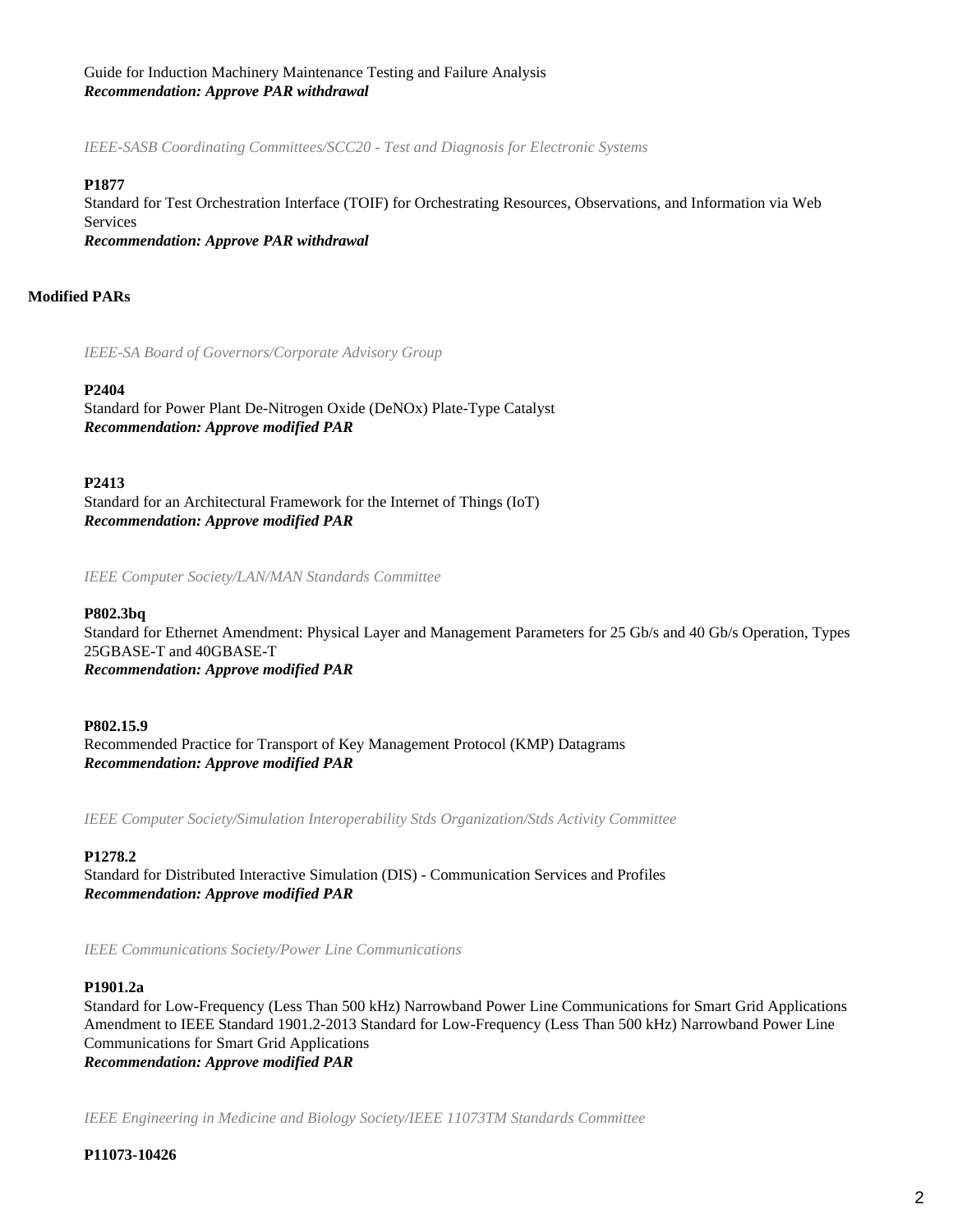Health Informatics - Personal Health Device Communication - Device Specialization - Home Healthcare Environment Ventilator

*Recommendation: Approve modified PAR*

*IEEE Industrial Electronics Society/Industrial Electronics Society Standards Committee*

#### **P61158**

Standard for Industrial Hard Real-Time Communication *Recommendation: Approve modified PAR*

*IEEE Instrumentation and Measurement Society/TC4 - High Frequency Measurement*

## **P378**

Recommended Practices for Scattering Parameter Measurements Using Vector Network Analyzers *Recommendation: Approve modified PAR*

*IEEE Power and Energy Society/Power System Relaying*

## **PC37.248**

Guide for Common Format for Naming Intelligent Electronic Devices (COMDEV) *Recommendation: Approve modified PAR*

*IEEE Power and Energy Society/Substations*

## **P1427**

Guide for Recommended Electrical Clearances and Insulation Levels in Air Insulated Electrical Power Substations *Recommendation: Approve modified PAR*

*IEEE Power and Energy Society/Switchgear*

## **PC37.13.1**

Standard for Definite-Purpose Switching Devices for Use in Metal-Enclosed Low-Voltage (600 Vac and Below) Power Circuit Breaker Switchgear *Recommendation: Approve modified PAR*

## **PC37.27**

Application Guide for Low-Voltage AC (635 V and Below) Power Circuit Breakers Applied with Separately-Mounted Current-Limiting Fuses *Recommendation: Approve modified PAR*

## **Extension Requests**

*IEEE Computer Society/Cloud Computing Standards Committee*

## **P2301**

Guide for Cloud Portability and Interoperability Profiles (CPIP) *Recommendation: Approve request for an extension until December 2017*

*IEEE Computer Society/LAN/MAN Standards Committee*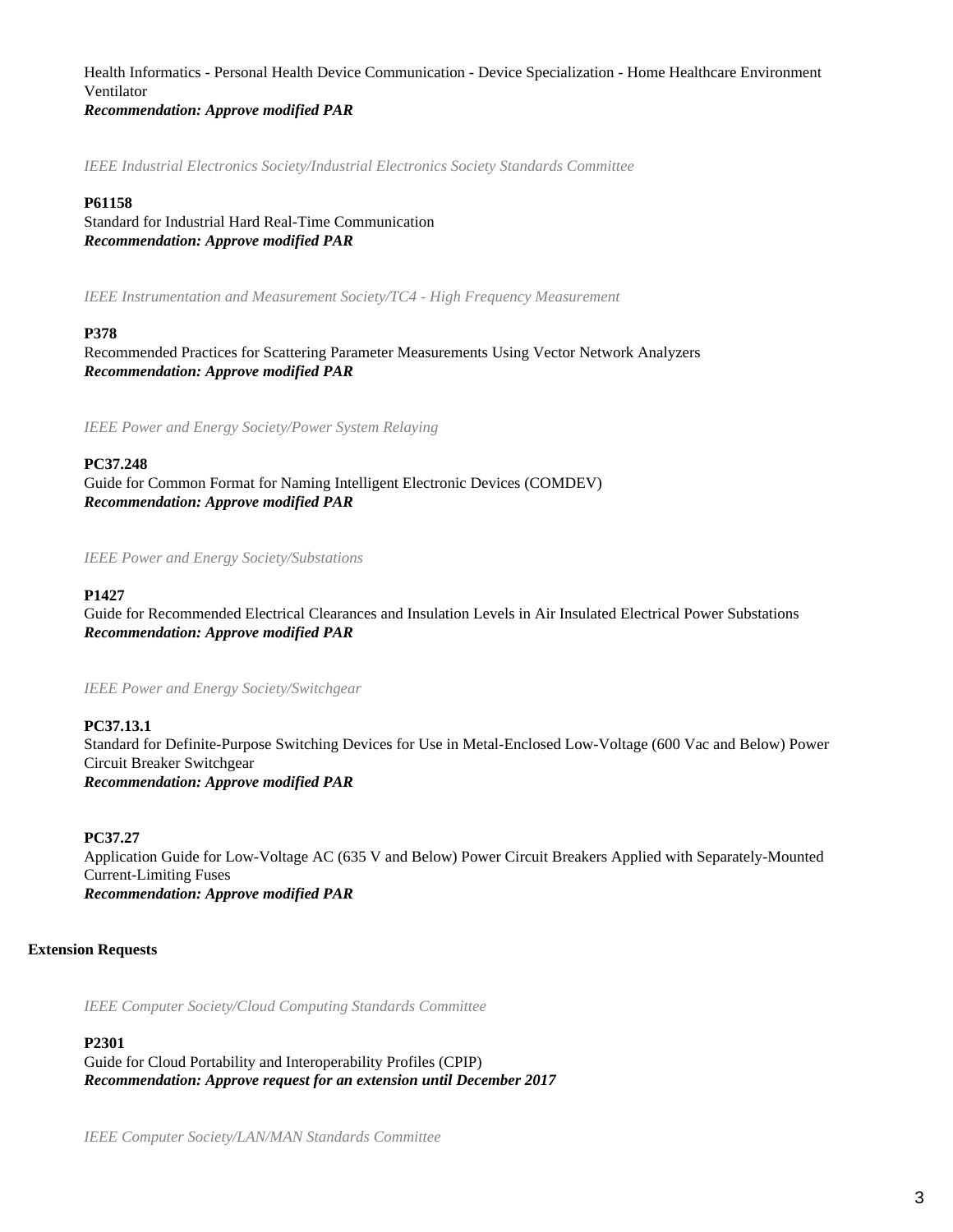## **P802.15.9** Recommended Practice for Transport of Key Management Protocol (KMP) Datagrams *Recommendation: Approve request for an extension until December 2016*

*IEEE Communications Society/Dynamic Spectrum Access Networks Standards Committee*

## **P1900.5.1**

Standard Policy Language for Dynamic Spectrum Access Systems *Recommendation: Approve request for an extension until December 2017*

#### **P1900.7**

Radio Interface for White Space Dynamic Spectrum Access Radio Systems Supporting Fixed and Mobile Operation *Recommendation: Approve request for an extension until December 2016*

*IEEE Engineering in Medicine and Biology Society/IEEE 11073TM Standards Committee*

## **P11073-10422**

Standard for Health Informatics - Personal Health Device Communication - Device Specialization - Urine Analyzer *Recommendation: Approve request for an extension until December 2016*

*IEEE Industry Applications Society/Petroleum & Chemical Industry*

#### **P844.1**

Standard for Skin Effect Trace Heating of Pipelines, Vessels, Equipment, and Structures - General, Testing, Marking, and Documentation Requirements

*Recommendation: Approve request for an extension until December 2016*

#### **P844.2**

Standard for Skin Effect Trace Heating of Pipelines, Vessels, Equipment, and Structures - Application Guide for Design, Installation, Testing, Commissioning, and Maintenance *Recommendation: Approve request for an extension until December 2016*

#### **P844.3**

Standard for Impedance Heating of Pipelines, Vessels, Equipment, and Structures - General, Testing, Marking, and Documentation Requirements *Recommendation: Approve request for an extension until December 2017*

#### **P1673**

Standard for Requirements for Conduit & Cable Seals for Field Connected Wiring to Equipment in Petroleum and Chemical Industry Exposed to Pressures Above Atmospheric (1.5 kilopascals, 0.22 psi) *Recommendation: Approve request for an extension until December 2017*

#### **P1810**

Guide for the Installation of Fire-Rated Cables Suitable for Hydrocarbon Pool Fires for Critical and Emergency Shutdown Systems in Petroleum and Chemical Industries *Recommendation: Approve request for an extension until December 2017*

*IEEE Power and Energy Society/Nuclear Power Engineering*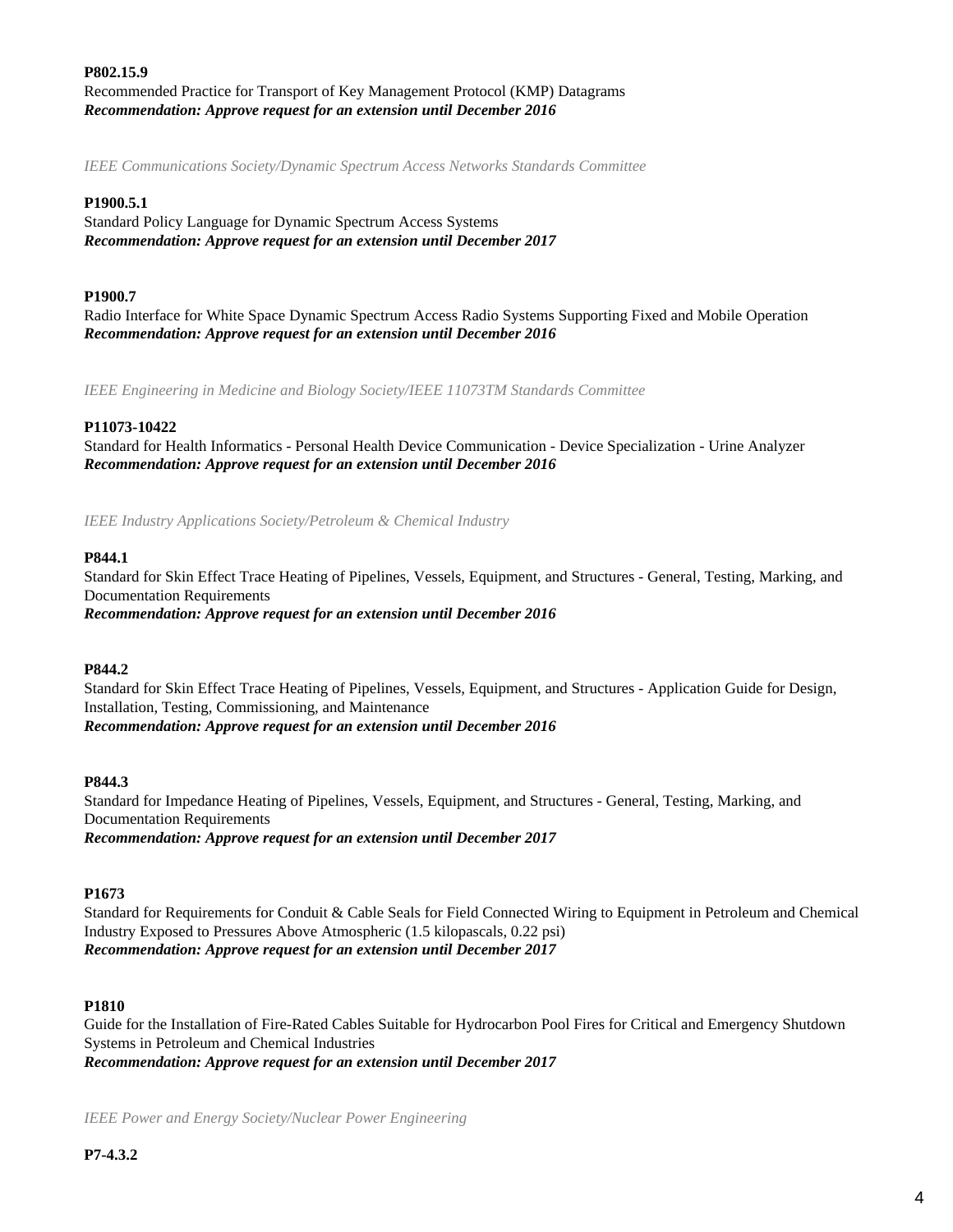Standard Criteria for Programmable Digital Devices in Safety Systems of Nuclear Power Generating Stations *Recommendation: Approve request for an extension until December 2016*

*IEEE Power and Energy Society/Power System Communications*

## **P1591.2**

Standard for Testing and Performance of Hardware for All-Dielectric Self-Supporting (ADSS) Fiber Optic Cable *Recommendation: Approve request for an extension until December 2016*

*IEEE Power and Energy Society/Surge Protective Devices/High Voltage*

## **PC62.92.1**

Guide for the Application of Neutral Grounding in Electrical Utility Systems, Part 1 - Introduction *Recommendation: Approve request for an extension until December 2016*

#### **PC62.92.2**

Guide for the Application of Neutral Grounding In Electrical Utility Systems, Part II - Synchronous Generator Systems *Recommendation: Approve request for an extension until December 2016*

*IEEE Power and Energy Society/Substations*

## **PC37.1.1**

Standard for Input and Output Requirements and Testing Methodology for Intelligent Electronic Devices (IEDs) *Recommendation: Approve request for an extension until December 2017 [Approve=5, Disapprove=3]*

*IEEE Power and Energy Society/Switchgear*

#### **PC37.100.1**

Standard of Common Requirements for High Voltage Power Switchgear Rated Above 1000 V *Recommendation: Approve request for an extension until December 2016*

*IEEE Power and Energy Society/Transmission and Distribution*

#### **P1243**

Guide for Improving the Lightning Performance of Transmission Lines *Recommendation: Approve request for an extension until December 2017*

*IEEE Power and Energy Society/Transformers*

#### **PC57.140**

Guide for Evaluation and Reconditioning of Liquid Immersed Power Transformers *Recommendation: Approve request for an extension until December 2017*

*IEEE-SASB Coordinating Committees/SCC04 - Electrical Insulation*

## **P98**

Standard for the Preparation of Test Procedures for the Thermal Evaluation of Solid Electrical Insulating Materials *Recommendation: Approve request for an extension until December 2016*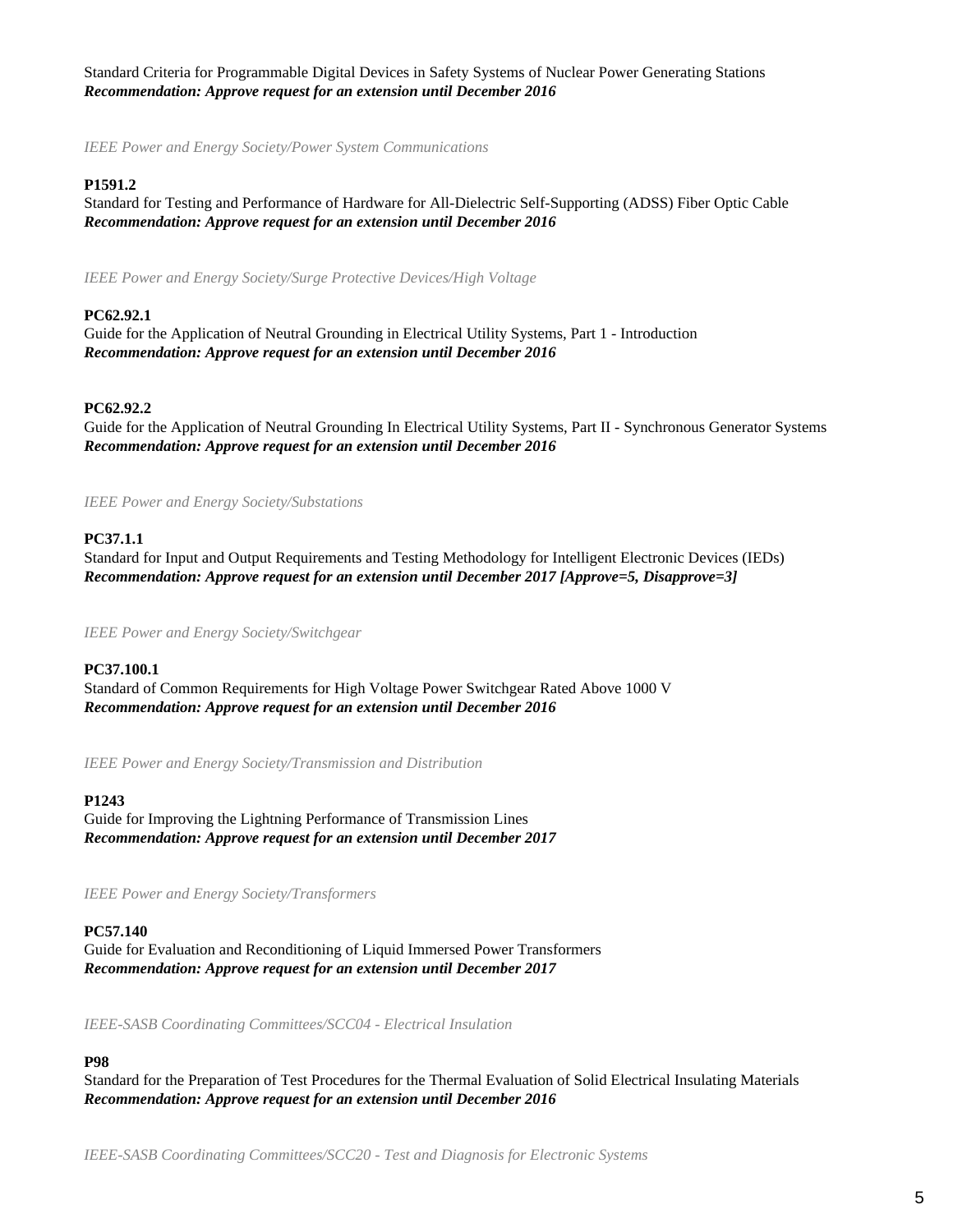## **P1871.2**

Recommended Practice for IEEE 1671 Test Equipment Templates and Extension Classes for Describing Intrinsic Signal Path Information for Cables, Interface Adaptors and Test Equipment *Recommendation: Approve request for an extension until December 2017*

## **New PARs**

*IEEE-SA Board of Governors/Corporate Advisory Group*

#### **P1865**

Specifications for Maintenance and Testing of Distributed Control Systems in Power Plants *Recommendation: Approve new PAR until December 2019*

*IEEE Computer Society/LAN/MAN Standards Committee*

## **P802.1AX-2014/Cor 1**

Standard for Local and Metropolitan Area Networks - Link Aggregation - Corrigendum 1: Technical and Editorial **Corrections** *Recommendation: Approve new PAR until December 2019*

#### **P802.1CM**

Time-Sensitive Networking for Fronthaul *Recommendation: Approve new PAR until December 2019*

#### **P802.1Qcn**

Standard for Local and Metropolitan Area Networks - Bridges and Bridged Networks Amendment: Virtual Station Interface (VSI) Discovery and Configuration Protocol (VDP) Extension to Support Network Virtualization Overlays Over Layer 3 (NVO3)

*Recommendation: Approve new PAR until December 2019*

#### **P802.1Qcp**

Standard for Local and Metropolitan Area Networks - Bridges and Bridged Networks Amendment: YANG Data Model *Recommendation: Approve new PAR until December 2019*

## **P802.1Xck**

Standard for Local and Metropolitan Area Networks - Port-Based Network Access Control Amendment: YANG Data Model *Recommendation: Approve new PAR until December 2019*

#### **P802.11az**

Standard for Information Technology - Telecommunications and Information Exchange Between Systems Local and Metropolitan Area Networks - Specific Requirements Part 11: Wireless LAN Medium Access Control (MAC) and Physical Layer (PHY) Specifications - Enhancements for Positioning *Recommendation: Approve new PAR until December 2019*

#### **P802.19.1a**

Standard for Information Technology - Telecommunications and Information Exchange Between Systems - Local and Metropolitan Area Networks - Specific Requirements - Part 19: TV White Space Coexistence Methods Amendment: Coexistence Methods for Geo-Location Capable Devices Operating Under General Authorization *Recommendation: Approve new PAR until December 2019*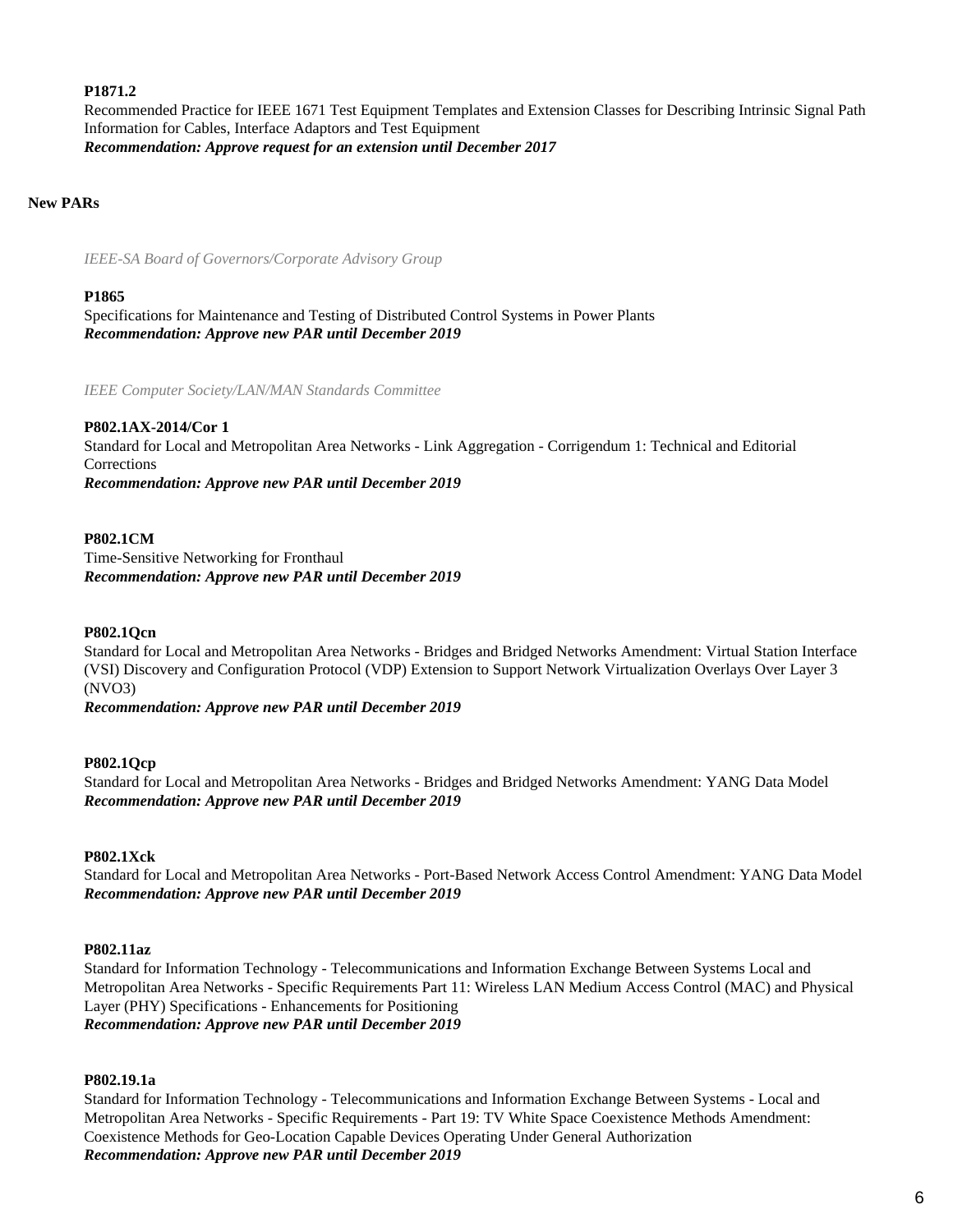## **P802E**

Recommended Practice for Privacy Considerations for IEEE 802 Technologies *Recommendation: Approve new PAR until December 2019*

*IEEE Computer Society/Standards Activities Board*

## **P3333.2.5**

Bio-CAD File Format for Medical Three-Dimensional (3D) Printing *Recommendation: Approve new PAR until December 2019*

*IEEE Consumer Electronics Society/Standards Committee*

#### **P360**

Standard for Wearable Consumer Electronic Devices - Overview and Architecture *Recommendation: Approve new PAR until December 2019*

## **P2025.1**

Standard for Consumer Drones: Taxonomy and Definitions *Recommendation: Defer new PAR until the next NesCom meeting*

## **P2025.2**

Standard for Consumer Drones: Privacy and Security *Recommendation: Defer new PAR until the next NesCom meeting*

*IEEE Dielectrics and Electrical Insulation Society/Standards Committee*

#### **P1732**

Recommended Practice for Space Charge Measurements in Full-Size High Voltage Direct Current Extruded Cables *Recommendation: Defer new PAR until the next NesCom meeting*

*IEEE Engineering in Medicine and Biology Society/IEEE 11073TM Standards Committee*

**P11073-10419-2015/Cor 1** Health Informatics - Personal Health Device Communication - Part 10419: Device Specialization - Insulin Pump - Corrigendum 1 *Recommendation: Approve new PAR until December 2019*

#### **P11073-10424-2014/Cor 1**

Health Informatics - Personal Health Device Communication - Part 10424: Device Specialization -Sleep Apnoea Breathing Therapy Equipment (SABTE) - Corrigendum 1 *Recommendation: Approve new PAR until December 2019*

#### **P11073-10425-2014/Cor 1**

Health Informatics - Personal Health Device Communication - Part 10425: Device Specialization - Continuous Glucose Monitor (CGM) - Corrigendum 1 *Recommendation: Approve new PAR until December 2019*

*IEEE Engineering in Medicine and Biology Society/Standards Committee*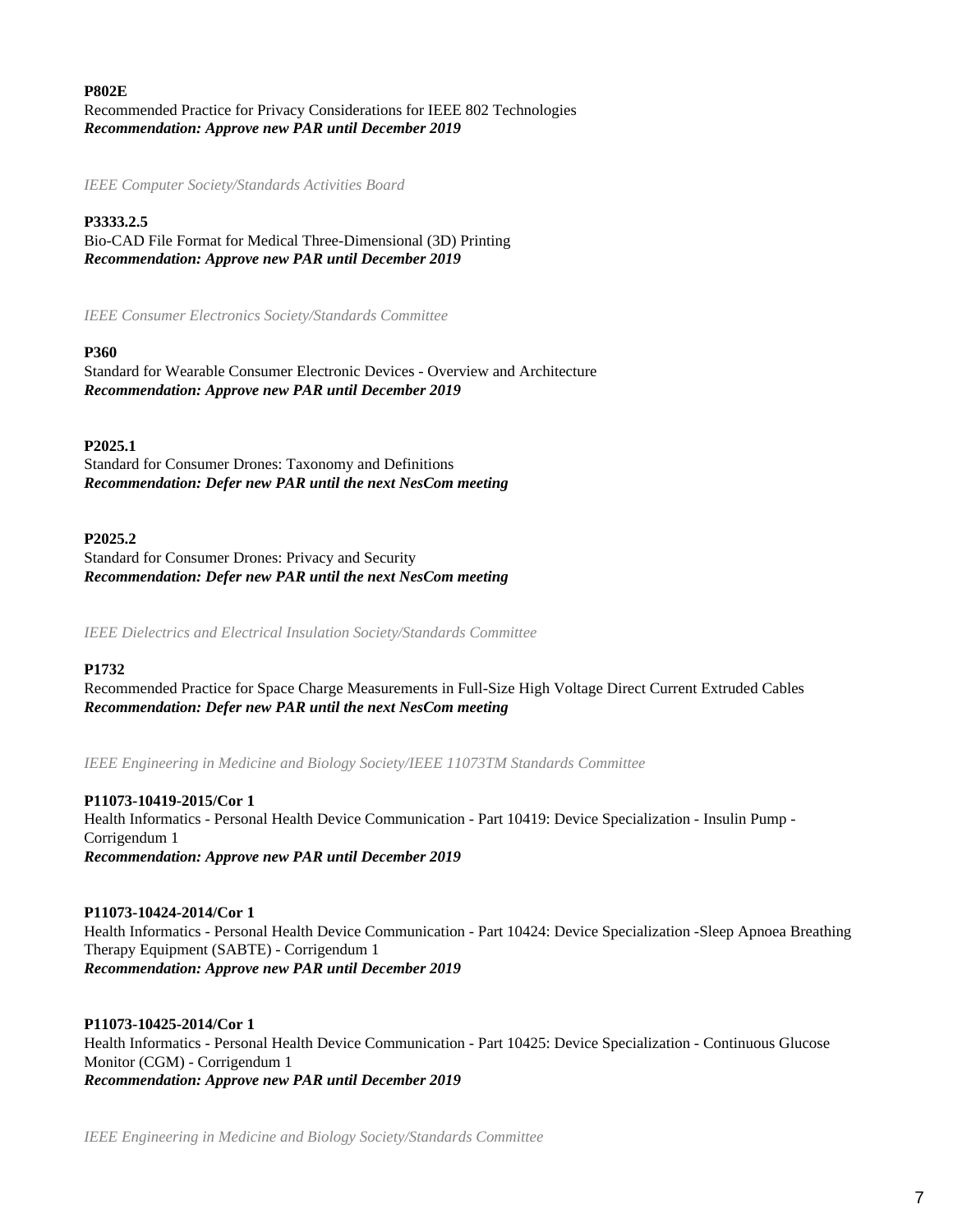## **P2650**

Standard For Enabling Mobile Device Platforms To Be Used As Pre-Screening Audiometric Systems *Recommendation: Approve new PAR until December 2019*

*IEEE Industry Applications Society/Technical Books Coordinating Committee*

#### **P3005.4**

Recommended Practice for Design and Operational Considerations for Improving the Reliability of Emergency and Stand-By Power Systems *Recommendation: Approve new PAR until December 2019*

## **P3005.7**

Recommended Practice for the Application of Metering for Energy Management of Industrial and Commercial Power Systems *Recommendation: Approve new PAR until December 2019*

*IEEE Power and Energy Society/Surge Protective Devices/High Voltage*

## **PC62.92.6**

Guide for the Application of Neutral Grounding in Electrical Utility Systems, Part VI - Systems Supplied by Current-Regulated Sources *Recommendation: Approve new PAR until December 2019*

*IEEE Power and Energy Society/Surge Protective Devices/Low Voltage*

## **PC62.55**

Guide for Surge Protection of DC Power Feeds to Remote Radio Heads (RRH) *Recommendation: Approve new PAR until December 2019*

#### **PC62.59**

Standard for Test Methods and Preferred Values for Voltage Limiting, Clamping-Type, PN Junction Surge Protective Components *Recommendation: Approve new PAR until December 2019*

*IEEE Power and Energy Society/Transmission and Distribution*

#### **P1870**

Guide for the Parameter Measurement of AC Transmission Lines *Recommendation: Approve new PAR until December 2019*

## **PC135.80-2012/Cor 1**

Standard for Fasteners for Overhead Line Construction - Corrigendum 1: Table 5 - Dimensions of Hex Nuts *Recommendation: Approve new PAR until December 2019*

## **PARs for the Revision of Standards**

*IEEE Computer Society/LAN/MAN Standards Committee*

**P802.15.3** Standard for High Data Rate Wireless Multi-Media Networks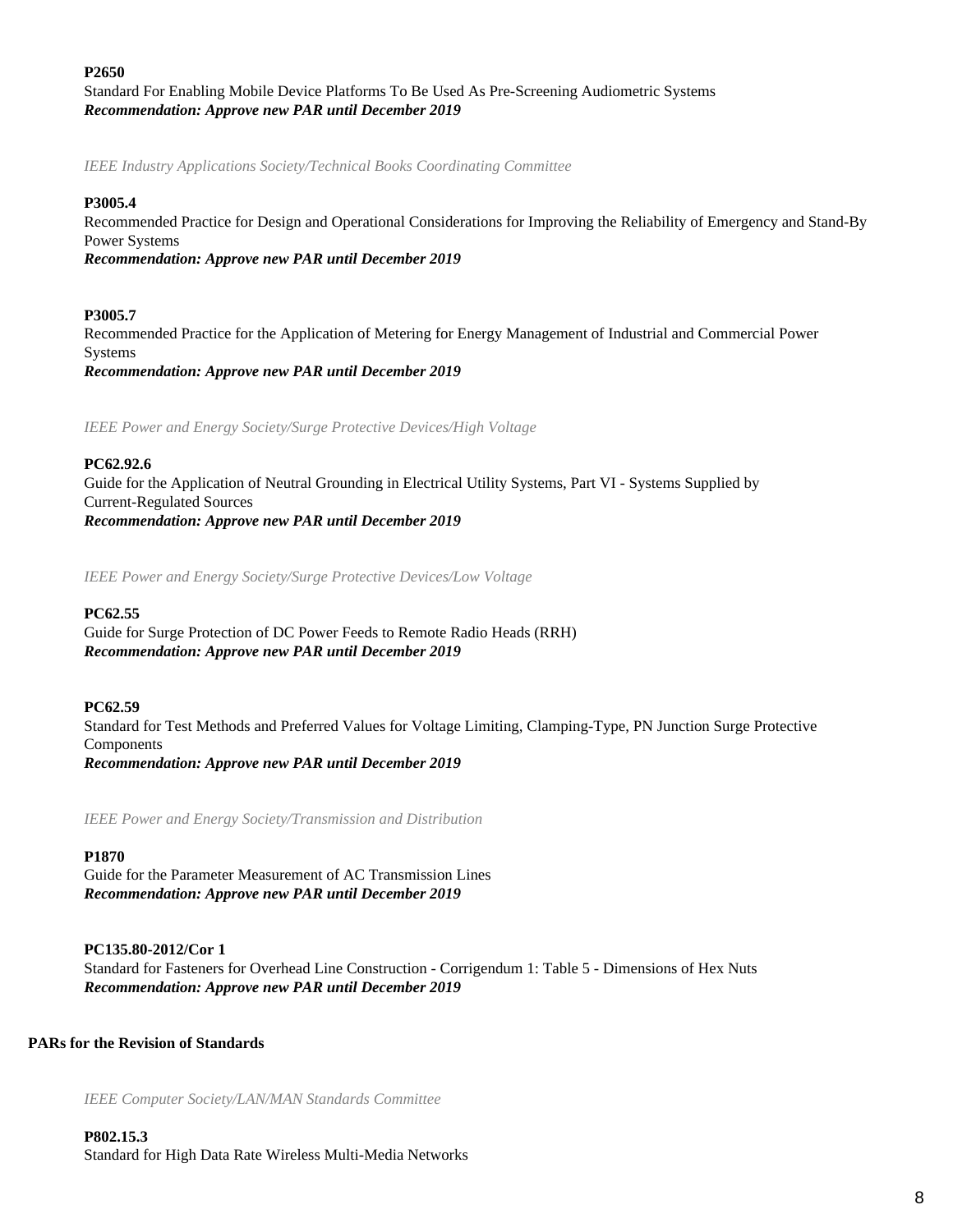## *Recommendation: Approve PAR for the revision of a standard until December 2019*

*IEEE Computer Society/Microprocessor Standards Committee*

## **P754**

Standard for Floating-Point Arithmetic *Recommendation: Approve PAR for the revision of a standard until December 2019*

*IEEE Computer Society/Software & Systems Engineering Standards Committee*

## **P15939**

Systems and Software Engineering - Measurement Process *Recommendation: Approve PAR for the revision of a standard until December 2019*

*IEEE Communications Society/Standards Development Board*

#### **P1652**

Standard for Translating Head and Torso Simulator Measurements from Eardrum to Other Acoustic Reference Points *Recommendation: Defer PAR for the revision of a standard until the next NesCom meeting*

*IEEE Engineering in Medicine and Biology Society/IEEE 11073TM Standards Committee*

#### **P11073-10404**

Health Informatics - Personal Health Device Communication - Part 10404: Device Specialization - Pulse Oximeter *Recommendation: Conditionally approve PAR for the revision of a standard until December 2019; contingent upon deleting duplicate standards mentioned in 8.1 on the PAR and adding item numbers.*

#### **P11073-10407**

Health Informatics - Personal Health Device Communication - Device Specialization - Blood Pressure Monitor *Recommendation: Conditionally Approve PAR for the revision of a standard until December 2019; contingent upon deleting duplicate standards mentioned in 8.1 on the PAR and adding item numbers.*

#### **P11073-10408**

Health Informatics - Personal Health Device Communication Part 10408: Device Specialization - Thermometer *Recommendation: Conditionally approve PAR for the revision of a standard until December 2019; contingent upon deleting duplicate standards mentioned in 8.1 on the PAR and adding item numbers.*

#### **P11073-10415**

Health Informatics - Personal Health Device Communication - Device Specialization - Weighing Scale *Recommendation: Conditionally approve PAR for the revision of a standard until December 2019; contingent upon deleting duplicate standards mentioned in 8.1 on the PAR and adding item numbers.*

#### **P11073-10420**

Health Informatics - Personal Health Device Communication Part 10420: Device Specialization - Body Composition Analyzer

*Recommendation: Conditionally approve PAR for the revision of a standard until December 2019; contingent upon deleting TM-20081 and deleting duplicate standards mentioned in 8.1 on the PAR and adding item numbers.*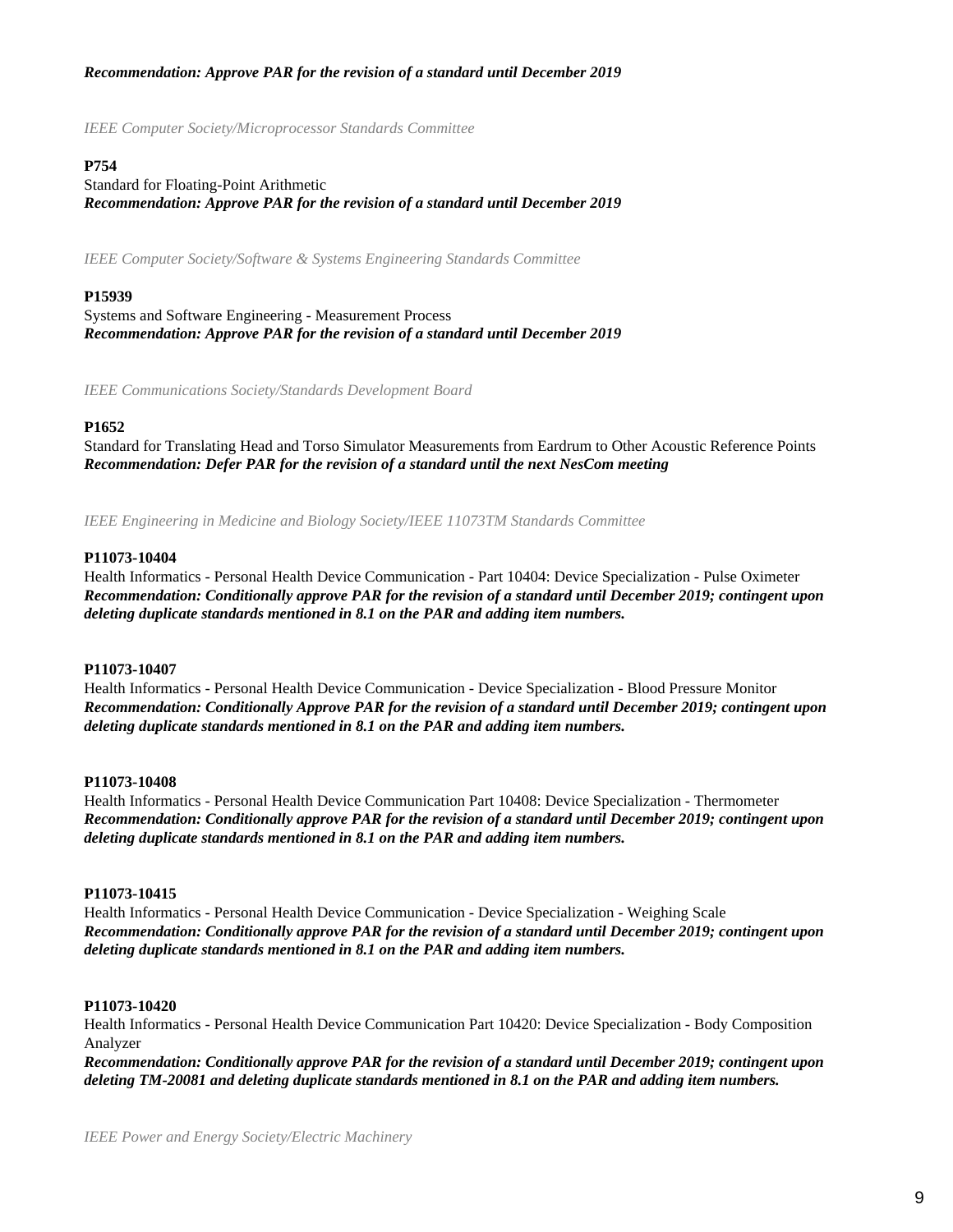## **P433**

Recommended Practice for Insulation Testing of AC Electric Machinery with High Voltage at Very Low Frequency *Recommendation: Defer PAR for the revision of a standard until the next NesCom meeting*

## **P1110**

Guide for Synchronous Generator Modeling Practices and Parameter Verification with Applications in Power System Stability Analyses *Recommendation: Approve PAR for the revision of a standard until December 2019*

*IEEE Power and Energy Society/Insulated Conductors*

## **P48**

Standard for Test Procedures and Requirements for Alternating-Current Cable Terminations Used on Shielded Cables Having Laminated Insulation Rated 2.5 kV through 765 kV or Extruded Insulation Rated 2.5 kV through 500 kV *Recommendation: Approve PAR for the revision of a standard until December 2019*

## **P1185**

Recommended Practice for Cable Installation in Generating Stations and Industrial Facilities *Recommendation: Approve PAR for the revision of a standard until December 2019*

## **P1210**

Standard Tests for Determining Compatibility of Cable-Pulling Lubricants With Wire and Cable *Recommendation: Approve PAR for the revision of a standard until December 2019*

*IEEE Power and Energy Society/Power System Analysis, Computing, and Economics Committee*

#### **P859**

Standard Terms for Reporting and Analyzing Outage Occurrences and Outage States of Electrical Transmission Facilities *Recommendation: Approve PAR for the revision of a standard until December 2019*

*IEEE Power and Energy Society/Switchgear*

## **PC37.21**

Standard for Control Switchboards *Recommendation: Approve PAR for the revision of a standard until December 2019*

*IEEE Power and Energy Society/Transmission and Distribution*

#### **P824**

Standard for Series Capacitor Banks in Power Systems *Recommendation: Approve PAR for the revision of a standard until December 2019*

*IEEE Power and Energy Society/Transformers*

## **PC57.12.58**

Guide for Conducting a Transient Voltage Analysis of a Dry-Type Transformer Coil *Recommendation: Approve PAR for the revision of a standard until December 2019*

*IEEE-SASB Coordinating Committees/SCC20 - Test and Diagnosis for Electronic Systems*